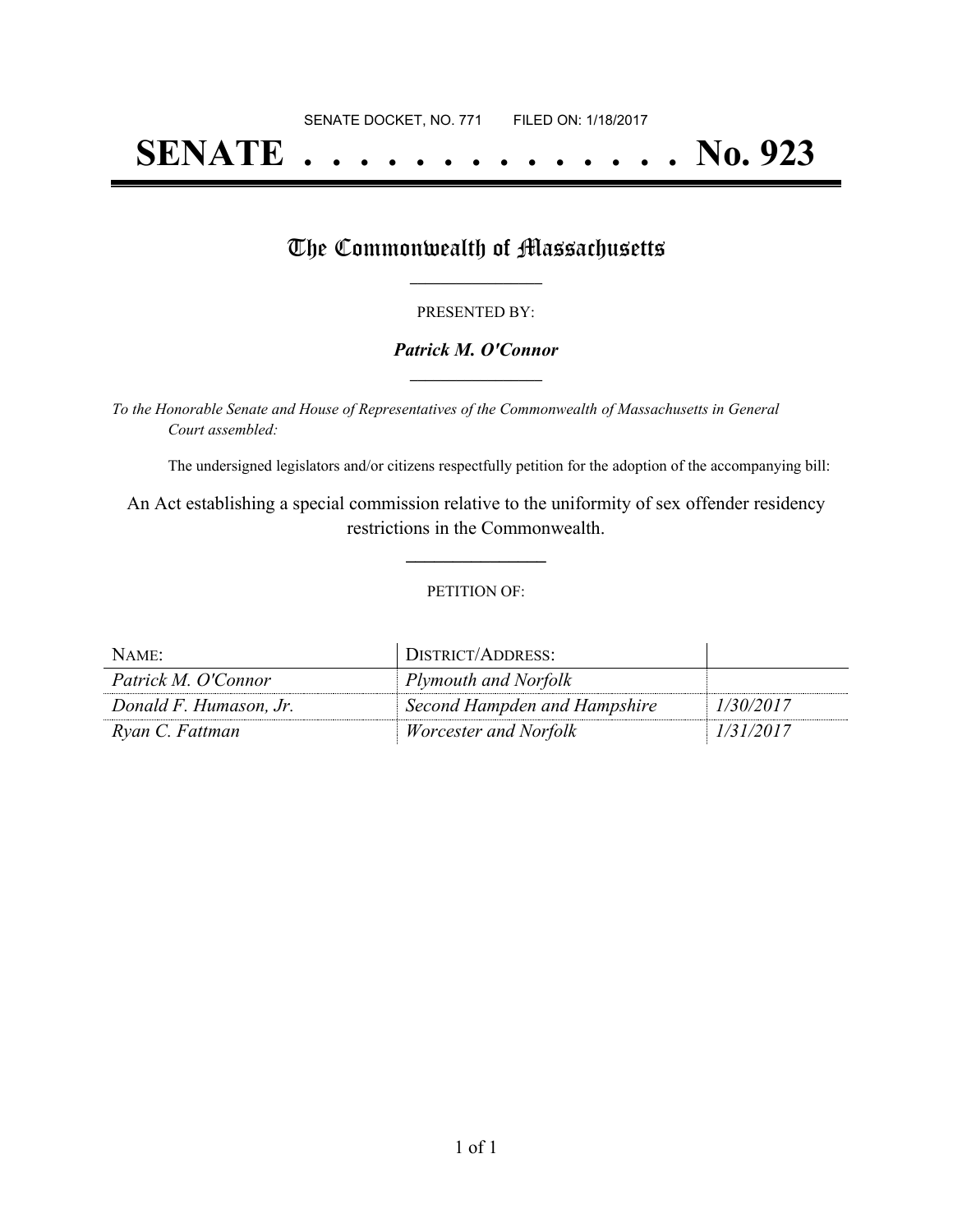# SENATE DOCKET, NO. 771 FILED ON: 1/18/2017 **SENATE . . . . . . . . . . . . . . No. 923**

By Mr. O'Connor, a petition (accompanied by bill, Senate, No. 923) of Patrick M. O'Connor, Donald F. Humason, Jr. and Ryan C. Fattman for legislation to establish a special commission relative to the uniformity of sex offender residency restrictions in the Commonwealth. The Judiciary.

## The Commonwealth of Massachusetts

**In the One Hundred and Ninetieth General Court (2017-2018) \_\_\_\_\_\_\_\_\_\_\_\_\_\_\_**

**\_\_\_\_\_\_\_\_\_\_\_\_\_\_\_**

An Act establishing a special commission relative to the uniformity of sex offender residency restrictions in the Commonwealth.

Be it enacted by the Senate and House of Representatives in General Court assembled, and by the authority *of the same, as follows:*

1 Notwithstanding any special or general law there shall be a special commission to

2 promulgate rules and regulations for a uniform, statewide local opt in sex offender residency

3 restriction that passes muster in the Massachusetts Supreme Judicial Court.

 The special commission shall consist of: the secretary of health and human services, or their designee; the commissioner of the department of public health , or their designee; the commissioner of the department of public utilities, or their designee; three municipal administrators; two members of the House of Representatives, one of whom to be appointed by the Speaker of the House of Representatives, and the other to be appointed by the minority leader; and two members of the Senate, one of whom to be appointed by the President of the Senate, and the other to be appointed by the minority leader; provided, however, that the first meeting of the commission shall take place not later than December 1, 2018.